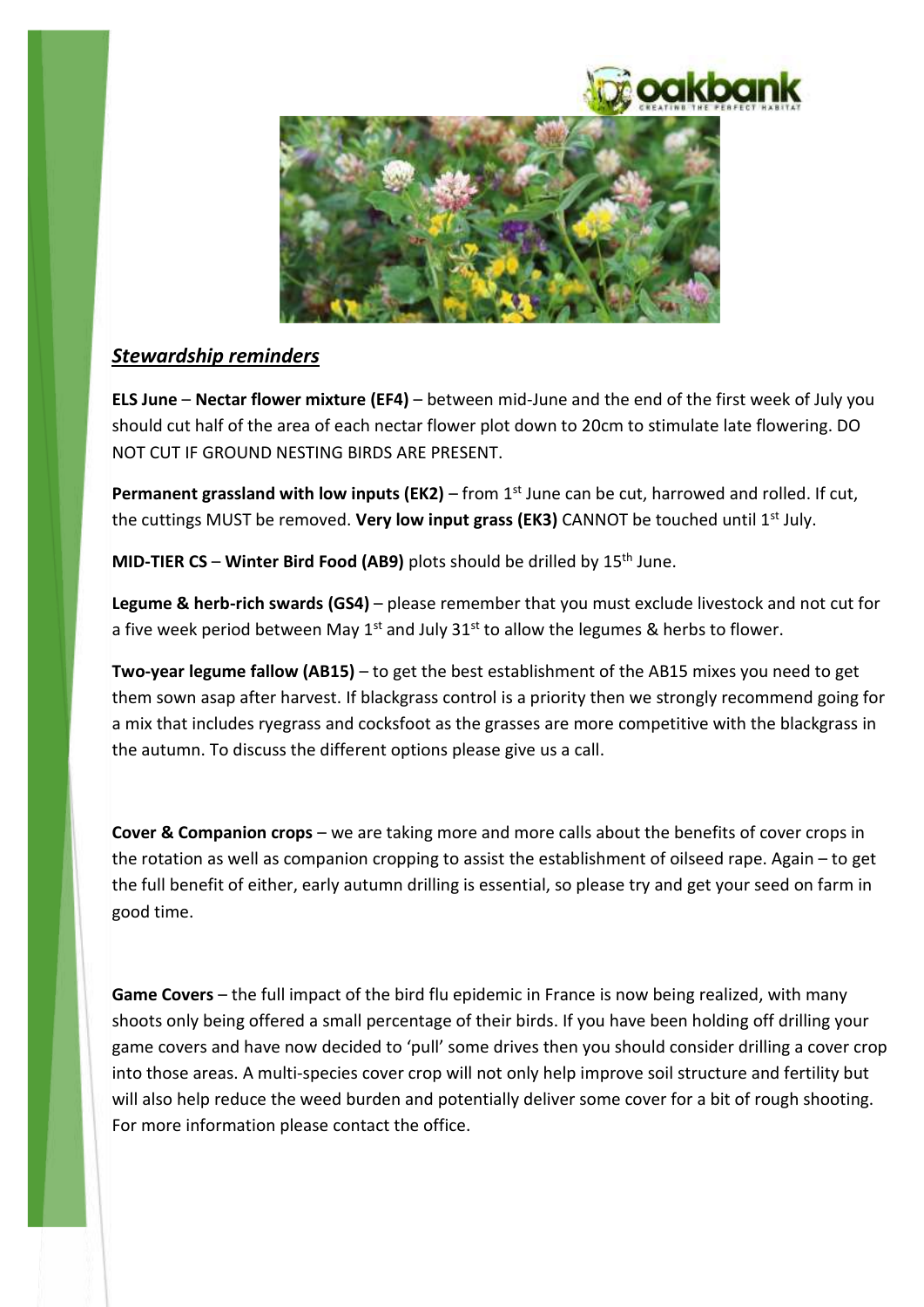#### Oakbank Shows



We will be at the following shows during June, please come and say hello

1st June - Suffolk Show 11th June - YFC Northants, Towcester 11th-12th June - Open Farm Sunday, Thorney 12th June - Open Farm Sunday, Ely 22nd-23rd June - Groundswell 29th-30th June - Royal Norfolk Show



**GWCT shoot walk** – The Cambridgeshire shoot walk takes place on the evening of Monday 20th June at Newton Manor, nr Cambridge, courtesy of the Hurrell family. We are very fortunate to have Dr Alastair Leake, GWCT Director of Policy leading the walk, so it's a great opportunity to find out more about the future direction of farming and environmental policy as well as having a look round a stunning part of the Cambridgeshire countryside. For more information please contact Gay Wilmot-Smith on 07501 064828 or email Claire Smith

#### **Roding**

If you would like to take part in a count of woodcock, with their distinctive flight displays in the next few weeks, the [Game and Wildlife Conservation Trust](http://clickeu.swiftpage.marketing/s/055-bd9c2818-7f0e-4a5b-a250-ba87e41815ea?enr=naahiaduabyaa4yahiac6abpabzaazqaomac4advabzqanyafyagyadjabzqa5aafuag2adbabxaayiam4agkaboabrqa3yanuac6aduabzaayiammagwabpabrqa3aaneaggadlaa7qa5iahuadaadbabrqayyamuagkabwabraamiagyagkabtaa4aaoiagmagcabsaa2aanaamqadaabxaazqanaammacmadjabsaapiaheadgabuaa3qamqamuadmabsabrqanqaeyagkab5aayqamiagqadsadeaazaazaamyageabqab6aayyanaagcadsabwaa3yaoqahiadfabaaa3yameagwadcabqqa3qanmagoaddaaxaayyan4ac4advabvqa7aageahyabwaa4aamaaheadmabzabtaayyafuagcabwabsaamiafuadiadbaa2aanqafuadsabvaazqamyafuadeabvaa3aamaahaadeabzaayaaziagaadiadbab6aamaaguadeabnaa2aamaagmadmabwabtaazqagqac2abwaayqaniameac2abuabsqaniagqac2abyaa3aaoaaguac2adcabrqaniaguagkabraazaaoiagmageabuabsaa7aagaadkabzaawqanqamqadqabuaazaamyagyagkabnabraaniageadcabnaa2aamyageadkabnabqqaoaamiadmabnabsaanyageadcadeaazqamqameaggabvaa2qanyapqadaabqaayqaliaheaggabtaa2qamaageadmadbaawqayiaguagiadgaawqanaamiadiadeaawqaoaamyadeabraawqamiahaadmabqaa2qayqag4adgabxaazaamyamqahyadgaa3aanaagiadkabuabsaaoiafuagiadeaazaaoiafuadiadbabsqazaafuadqadfabsaanaafuadoabtabrqayiagiadgabuabtaamiameadaadfab6aaqiapqaa====) would like to hear from you.